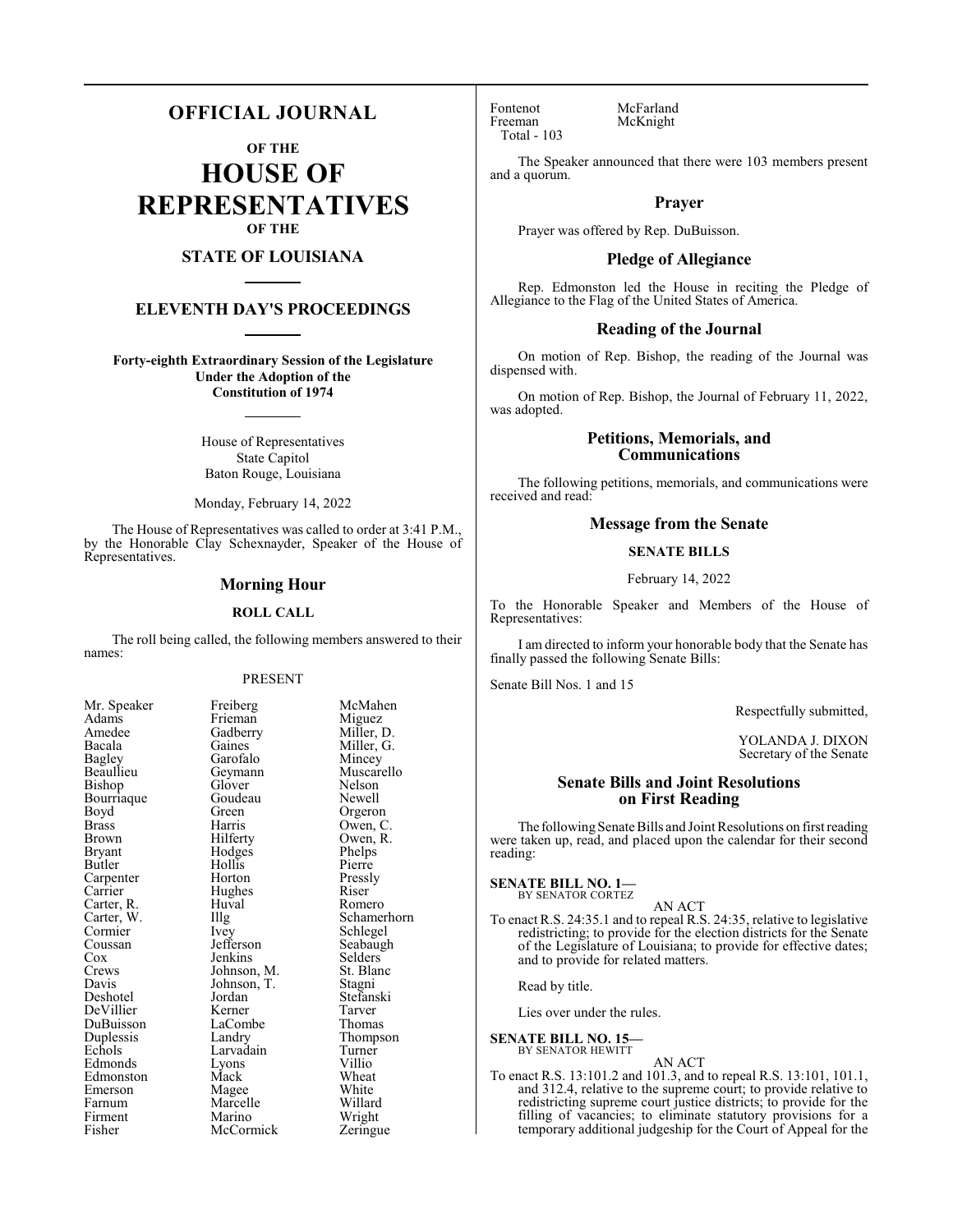# Page 2 HOUSE

11th Day's Proceedings - February 14, 2022

Fourth Circuit and such judge's appointment to the supreme court; and to provide for related matters.

Read by title.

Lies over under the rules.

# **Suspension of the Rules**

On motion of Rep. Glover, the rules were suspended in order to take up and consider Introduction of House Bills and Joint Resolutions at this time.

# **Introduction of House Bills and Joint Resolutions**

The following named members introduced the following House Bills and Joint Resolutions, which were read the first time by their titles and placed upon the calendar for their second reading:

**HOUSE BILL NO. 23—**

BY REPRESENTATIVE GLOVER AN ACT

To enact R.S. 24:35.3 and to repeal R.S. 24:35.2, relative to redistricting; to provide for the election districts for the House of Representatives of the Legislature of Louisiana; to provide for effectiveness; and to provide for related matters.

Read by title.

Lies over under the rules.

# **HOUSE BILL NO. 24—**

BY REPRESENTATIVE GLOVER AN ACT

To enact R.S. 24:35.3 and to repeal R.S. 24:35.2, relative to redistricting; to provide for the election districts for the House of Representatives of the Legislature of Louisiana; to provide for effectiveness; and to provide for related matters.

Read by title.

Lies over under the rules.

# **Reports of Committees**

The following reports of committees were received and read:

Report of the Committee on

House and Governmental Affairs

February 14, 2022

To the Speaker and Members of the House of Representatives:

I am directed by your Committee on House and Governmental Affairs to submit the following report:

House Bill No. 22, by Ivey Reported with amendments. (10-7)

> JOHN M. STEFANSKI Chairman

# **House Bills and Joint Resolutions on Third Reading and Final Passage**

The following House Bills and Joint Resolutions on third reading and final passage were taken up and acted upon as follows:

### **HOUSE BILL NO. 14—**

- BY REPRESENTATIVES SCHEXNAYDER, BACALA, BAGLEY,<br>BEAULLIEU, BISHOP, BOURRIAQUE, BROWN, BUTLER, CARRIER,<br>COUSSAN, DAVIS, DESHOTEL, DEVILLIER, ECHOLS, EDMONDS,<br>EDMONSTON, FARNUM, FIRMENT, FREEMAN, FRIEMAN,<br>GADBERRY, GOUDEAU,H MCKNIGHT, MCMAHËN, GREGORY MILLËR, MINCEY, NELSON,<br>ORGERON, CHARLES OWEN, PRESSLY, RISER, ROMERO,<br>SCHAMERHORN, SCHLEGEL, ST. BLANC, STAGNI, STEFANSKI,<br>THOMAS,TURNER,VILLIO,WHEAT,WRIGHT,AND ZERINGUE AN ACT
- To enact R.S. 24:35.3 and to repeal R.S. 24:35.2, relative to redistricting; to provide for the election districts for the House of Representatives of the Legislature of Louisiana; to provide for effectiveness; and to provide for related matters.

Called from the calendar.

Read by title.

Rep. Stefanski sent up floor amendments on behalf of Rep. Schexnayder which were read as follows:

# **HOUSE FLOOR AMENDMENTS**

Amendments proposed by Representative Schexnayder to Engrossed House Bill No. 14 by Representative Schexnayder

AMENDMENT NO. 1

Delete House Floor Amendment No. 1 in the set of House Floor Amendments (#97) by Rep. Charles Owen

## AMENDMENT NO. 2

Delete House Floor Amendment No. 1 in the set of House Floor Amendments (#101) by Rep. Farnum

# AMENDMENT NO. 3

On page 4, delete lines 12 through 17 and insert the following:

| " $(24)$ District 24 is composed of Precincts 1, 2, 3, 4, 5, 6, 17A,              |
|-----------------------------------------------------------------------------------|
| 19, 19 $\overline{C}$ , 20, and 21 of Beauregard Parish; Precincts 1-1, 1-2, 1-3, |
| 2-1, 2-2, 2-2A, 2-3, 2-4, 2-4A, 2-5, 2-6, 2-6A, 3-2, 3-6, 3-6A, 3-7,              |
| $3-7B$ , $3-7X$ , $4-1$ , $5-3$ , and $5-8$ of Sabine Parish; and Precincts 1-7,  |
| 1-9, 2-1, 2-1A, 2-2, 2-2A, 2-3, 2-3A, 2-4, 2-4E, 3-1, 3-2, 3-3, 3-4,              |
| 3-5, 4-3, 4-3E, 4-3L, 4-3M, 4-3N, 5-1, 5-1A, 5-2, 5-2A, 6-1, 6-2, 6-3,            |
| 6-4, 7-3, 7-4A, 8-1, 8-2, and 8-3 of Vernon Parish."                              |

On motion of Rep. Stefanski, the amendments were adopted.

Rep. Crews sent up floor amendments which were read as follows:

# **HOUSE FLOOR AMENDMENTS**

Amendments proposed by Representative Crews to Engrossed House Bill No. 14 by Representative Schexnayder

AMENDMENT NO. 1

On page 2, delete lines 1 through 3 and insert the following:

|  |                                                   |  |  | $"(2)$ District 2 is composed of Precincts 2-5A, 2-8, 2-11, 2-12A,       |  |
|--|---------------------------------------------------|--|--|--------------------------------------------------------------------------|--|
|  |                                                   |  |  | 2-12B, 2-12C, 2-13, 2-23, and 4-8D of Bossier Parish and Precincts       |  |
|  |                                                   |  |  | 5B, 6, 7, 8, 15, 17, 27, 28, 29, 30, 31, 32, 37, 39, 40, 41, 44, 45, 46, |  |
|  | 54, 64, 67, 71, 98, 99, and 111 of Caddo Parish." |  |  |                                                                          |  |

# AMENDMENT NO. 2

On page 2, delete lines 17 through 19 and insert the following: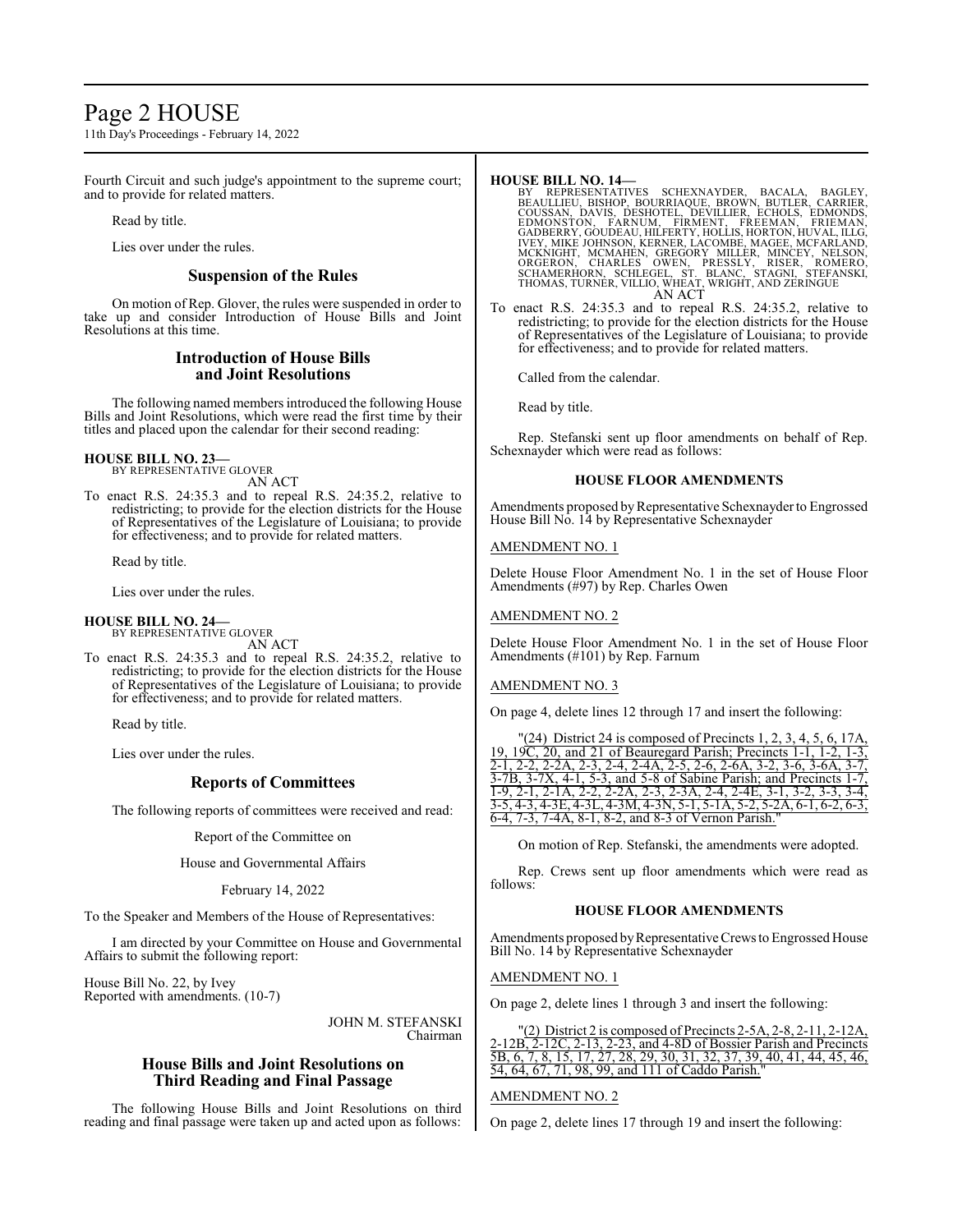Page 3 HOUSE

11th Day's Proceedings - February 14, 2022

"(8) District 8 is composed of Precincts 2-1, 2-2, 2-4, 2-6, 2-7, 2-9, 2-10, 2-11A, 2-17A, 2-18B, 2-18C, 2-18E, 2-18F, 2-18G, 2-19, 2-21A, 2-21B, 2-21C, 2-21D, 2-22A, 2-22B, and 2-22C of Bossier Parish.

On motion of Rep. Crews, the amendments were withdrawn.

Rep. Echols sent up floor amendments which were read as follows:

# **HOUSE FLOOR AMENDMENTS**

Amendments proposed by Representative Echols to Engrossed House Bill No. 14 by Representative Schexnayder

# AMENDMENT NO. 1

On page 4, delete lines 8 through 11 and insert the following:

"(23) District 23 is composed of Precincts 3-8, 3-9, 3-12, 3-14, 3-15, 3-18, 3-19, 3-20, 4-3, 4-5, 4-6, 4-7, 4-8, 5-7, 5-8, 5-9, 5-10, 5-11, 5-12, 5-13, 5-15, 6-8, 6-9, 7-12, 7-13, 7-15, 7-16, 7-20, 7-21, 7-26, 7-27B, 16-8, 17-8, 17-9, 17-10, 17-11, 17-12, 17-13, 17-13A, 17-14, 17-15, and 17-16 of Orleans Parish."

#### AMENDMENT NO. 2

On page 12, delete lines 4 through 8 and insert the following:

"(91) District 91 is composed of Precincts 2-4, 2-6, 2-7, 10-3, 10-6, 10-7, 10-8, 10-11, 10-12, 10-13, 10-14, 11-2, 11-3, 11-4, 11-5, 11-8, 11-9, 11-10, 11-11, 11-12, 11-13, 11-14, 11-17, 12-1, 12-2, 12-3, 12-5, 12-7, 12-8, 12-9, 12-10, 12-11, 12-12, 12-13, 12-14, 12-16, 12-17, 12-19, 13-13, 13-14, 14-23, 14-24A, 14-26, and 16-9 of Orleans Parish."

#### AMENDMENT NO. 3

On page 12, delete lines 13 through 16 and insert the following:

(93) District 93 is composed of Precincts 1-1, 1-2, 1-5, 1-6, 2-1, 2-2, 3-1, 4-2, 5-1, 5-2, 5-3, 5-5, 6-1, 6-2, 6-4, 6-6, 6-7, 7-2, 7-4, 7-5, 7-6, 7-7, 7-8, 7-9A, 7-10, 7-11, 7-14, 8-4, 8-6, 8-7, 8-8, 8-9,  $8-12, 9-10, 9-17, 9-19, 9-21, 9-23, 9-25, 9-26, 9-28, 9-28C, and 10-9$ of Orleans Parish."

#### AMENDMENT NO. 4

On page 12, delete lines 28 and 29 and on page 13, delete lines 1 through 11 and insert the following:

District 97 is composed of Precincts 7-17, 7-18, 7-23, 7-24, 7-25, 7-25A, 7-27, 7-28, 7-28A, 7-29, 7-30, 7-32, 7-33, 7-35, 7-37, 7-37A, 7-40, 8-13, 8-14, 8-15, 8-19, 8-20, 8-21, 8-22, 8-23, 8-24, 8-25, 8-26, 8-27, 8-28, 8-30, 9-29, 9-30, 9-30A, 9-31, 9-31A, 9-31B, 9-31D, and 9-33 of Orleans Parish.

(98) District 98 is composed ofPrecincts 12-4, 12-6, 13-1, 13-2, 13-3, 13-4, 13-5, 13-6, 13-7, 13-8, 13-9, 13-10, 13-11, 13-12, 13-15, 13-16, 14-1, 14-2, 14-3, 14-4, 14-5, 14-6, 14-7, 14-8, 14-9, 14-10, 14-11, 14-12, 14-13A, 14-14, 14-15, 14-16, 14-17, 14-18A, 14-19, 14-20, 14-21, 14-25, 16-1, 16-1A, 16-2, 16-3, 16-4, 16-5, 16-6, 16-7, 17-1, 17-2, 17-3, 17-4, 17-5, 17-6, and 17-7 of Orleans Parish.

(99) District 99 is composed of Precincts 7-1, 8-1, 8-2, 9-1, 9-3, 9-4, 9-5, 9-6, 9-7, 9-8, 9-9, 9-11, 9-12, 9-13, 9-14, 9-15, 9-16, 9-32, 9-34A, 9-35, 9-35A, 9-36, 9-36B, 9-37, 9-38, 9-38A, 9-42, 9-42C, 9-43A, 9-43B, 9-43C, 9-43E, 9-43F, 9-43H, 9-43I, 9-43M, and 9-43N of Orleans Parish."

On motion of Rep. Echols, the amendments were withdrawn.

Rep. Stefanski sent up floor amendments which were read as follows:

#### **HOUSE FLOOR AMENDMENTS**

Amendments proposed by Representative Stefanski to Engrossed House Bill No. 14 by Representative Schexnayder

#### AMENDMENT NO. 1

On page 5, delete lines 3 through 6 and insert the following:

"(29) District 29 is composed of Precincts 1-17, 1-18, 1-19, 1-21, 1-22, 1-23, 1-24, 1-25, 1-26, 1-58, 1-77, 1-85, 2-16, 2-23, and 2-30 of East Baton Rouge Parish and Precincts 1B, 1C, 2A, 2B, 3, 5, 6, 7A, 7B, 8, 9, 10A, 10B, 11A, 11B, 12, 13A, 13B, 14, 15, 16, and 17 of West Baton Rouge Parish."

#### AMENDMENT NO. 2

On page 9, delete lines 1 through 6 and insert the following:

"(62) District 62 is composed of Precincts 1-11, 1-84, 2-3, 2-9, 2-10, 2-11, 2-12, 2-14, 2-15, 2-22, 2-25, 2-26, 2-27, and 2-28 of East Baton Rouge Parish and East Feliciana Parish.

(63) District 63 is composed of Precincts 1-86, 1-91, 1-92, 1-94, 1-95, 1-100, 1-101, 2-2, 2-4, 2-5, 2-13, 2-17, 2-18, 2-19, 2-20, 2-21, 2-24, 2-29, 2-31, 2-32, 2-34, 2-35, 2-36, and 2-37 of East Baton 2-34, 2-35, 2-36, and 2-37 of East Baton Rouge Parish."

On motion of Rep. Stefanski, the amendments were withdrawn.

Rep. Cox sent up floor amendments which were read as follows:

#### **HOUSE FLOOR AMENDMENTS**

Amendments proposed by Representative Cox to Original House Bill No. 14 by Representative Schexnayder

#### AMENDMENT NO. 1

On page 1, delete lines 12 through 14 and on page 2, delete lines 1 through 24 and insert the following:

"(1) District 1 is composed of Precincts 2-1, 2-18D, 3-1, 3-2, 3-3, 3-4, and 4-1A of Bossier Parish and Precincts 66, 105, 107, 110, 123, 125, 126, 132, 133, 134, 136A, 136B, 139, 140, 142, 143, 144, 145, 146, 149, 151, 154, 155, 156, 157, 161, 162, and 165 of Caddo Parish.

(2) District 2 is composed of Precincts 2-5A, 2-6, 2-8, 2-12A, 2-12B, 2-12C, 2-13, 2-14, 2-23, and 4-8D of Bossier Parish and Precincts 6, 7, 8, 15, 17, 27, 28, 29, 30, 31, 32, 37, 39, 40, 41, 44, 45, 46, 54, 64, 67, 71, 98, 99, and 111 of Caddo Parish.

(3) District 3 is composed of Precincts 23, 25, 34, 35, 36, 38, 50, 51, 52, 53, 56, 58, 59, 60, 68, 75, 78, 79, 80, 97, 101, 104, 108, 109, 112, and 115 of Caddo Parish.

(4) District 4 is composed of Precincts 1, 2, 5A, 5B, 43, 47, 55, 57, 73, 74, 81, 82, 83, 84, 85, 106, 122, 135, 137, 138, 158, 160, 163, and 166 of Caddo Parish.

(5) District 5 is composed of Precincts 3, 4, 61, 62, 63, 65, 69, 70, 86, 87, 88, 89, 90, 91, 92, 93, 94, 95, 100, 103, and 114 of Caddo Parish.

(6) District 6 is composed of Precincts 1-1, 1-2, 1-3, 1-3B, 1-4, 1-5, and 4-8C of Bossier Parish and Precincts 9, 10, 11, 12, 13, 14, 16, 20, 21, 22, 24, 26, 48, 49, 72, 76, 77, 102, 113, 127, and 129 of Caddo Parish.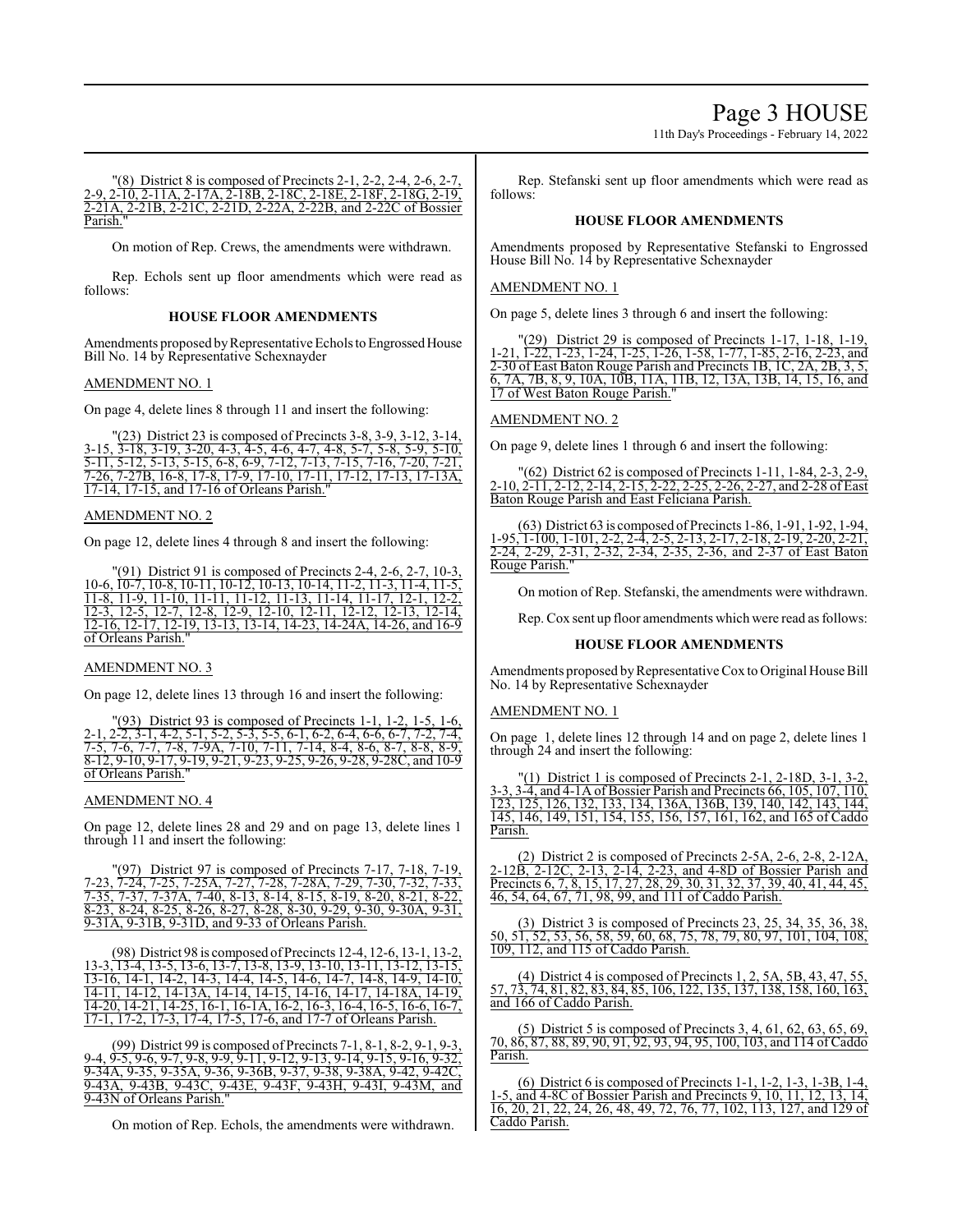# Page 4 HOUSE

11th Day's Proceedings - February 14, 2022

(7) District 7 is composed of Precinct 128 of Caddo Parish; Precincts 10, 11, 16, 21, 22, 23, 28, 30, 35, 37, 46, 48, 49, 51, and 53 of De Soto Parish; Sabine Parish; and Precincts 1-9, 2-1, 2-1A, 2-2, 2-2A, 2-3, and 2-3A of Vernon Parish.

(8) District 8 is composed of Precincts 2-2, 2-4, 2-7, 2-9, 2-10, 2-11, 2-11A, 2-17A, 2-18B, 2-18C, 2-18E, 2-18F, 2-18G, 2-19,  $\frac{2}{2-21}$ A, 2-21B, 2-21C, 2-21D, 2-22A, 2-22B, and 2-22C of Bossier Parish.

(9) District 9 is composed of Precincts 1-3A, 2-3, 2-3A, 2-15, 2-16, 2-17B, 2-20, 4-2, 4-3A, 4-3B, 4-3C, 4-3D, 4-4A, 4-4B, 4-5A, 4-6A, 4-6B, 4-7A, 4-7B, 4-8A, 4-8E, 4-11A, 4-11B, and 4-11C of Bossier Parish.

(10) District 10 is composed of Precincts 4-8B, 4-8G, 4-9, and 4-10 of Bossier Parish and Webster Parish."

#### AMENDMENT NO. 2

On page 3, delete lines 4 through 7 and insert the following:

"(13) District 13 is composed of Precincts 1-3, 1-4, 3-4, 3-5, 3-6, 4-1, 4-2, 4-4, 5-1, 5-2, 5-3, 5-4, 6-1, 6-2, 6-3, 6-4, 7-1, 7-2, 7-3, 7-4, and 7-5 of Bienville Parish; Jackson Parish; Precincts 2-1, 2-2, 2-3, and 2-5 of Natchitoches Parish; Precincts 1-1, 1-2, 2-1, 2-3, 3-1, 3-2, 3-3, 7-1, and 7-2 of Red River Parish; and Winn Parish."

#### AMENDMENT NO. 3

On page 4, delete lines 5 through 26, and insert the following:

"(22) District 22 is composed of Grant Parish; Precincts 2-1, 3-1, 3-2, 4-3, 7-2, 8-2, 8-3, 8-5, 8-6, 8-7, and 9-5 of La Salle Parish; Precincts 1-2, 2-4, 2-6, 2-9, 3-1, 3-3, 3-5, 3-6, 3-8, 3-9, 3-10, 4-5, 4-6, 4-7, 4-8, and 4-9 of Natchitoches Parish; and Precincts S1, S2, S4, S5, S6A, S6B, S8, and S9 of Rapides Parish.

(23) District 23 is composed of Precincts 1, 4, 5, 6, 9, 26, 31, 32, 33, 34, 38, 42, 44, 55, 56, 59, 60, and 63 of De Soto Parish; Precincts 1-1, 1-1A, 1-3, 1-3A, 1-4, 1-4A, 1-5, 1-5A, 1-6, 1-7, 1-8, 1-9, 1-9A, 1-10, 1-10A, 1-10B, 1-11, 1-12, 1-13, 1-14, 2-7, 2-7A, 2-8, 3-2, 3-4, 3-7, 4-1, 4-2, 4-3, and 4-4 of Natchitoches Parish; and Precincts 4-1, 4-2, 4-3, 4-5, 5-1, 5-2, 6-1, 6-2, and 7-3 of Red River Parish.

(24) District 24 is composed of Precincts 2-7, 3-8, 3-9, 3-12, 3-14, 3-15, 3-18, 3-19, 3-20, 4-3, 4-5, 4-6, 4-7, 4-8, 5-8, 5-9, 5-10, 5-11, 5-12, 5-13, 5-15, 6-7, 6-8, 6-9, 7-12, 7-15, 7-16, 7-21, 7-27B, 16-8, 16-9, 17-8, 17-9, 17-10, 17-11, 17-12, 17-13, 17-13A, 17-14, 17-15, and 17-16 of Orleans Parish.

5) District 25 is composed of Precincts C22, C23, C30, C31 C32, C33, C34, C35, C36, C37-A, C37-B, C41, C42, S7, S10, S11, S13, S14, S15, S17, S18, S19, S20, S21, S22, S23, S24, S25, S26, S27, S28, and S29 of Rapides Parish and Precincts 4-3E, 5-1, 5-1A, 5-2, 5-2A, 6-1, 6-2, 6-3, 6-4, 7-3, 7-4A, 8-1, 8-2 and 8-3 of Vernon Parish.

(26) District 26 is composed of Precincts C1, C2, C3, C4, C5, C6, C7, C8, C9, C10, C11-A, C11-B, C13, C14, C15, C17, C18, C19, C20, C21, C24, C25, C26, C27, C28, C38-A, C38-B, C39, C40, N1, N2, N3, N4, and N5 of Rapides Parish."

#### AMENDMENT NO. 4

On page 5, delete lines 7 through 12 and insert the following:

"(30) District 30 is composed of Precincts 25, 25A, 25B, 26, 27, 27B, and 28 of Beauregard Parish and Precincts 1-1, 1-1B, 1-2, 1-2A, 1-3, 1-3B, 1-3C, 1-3D, 1-4, 1-4A, 1-4B, 1-4C, 1-4D, 1-5, 1-5A, 1-6, 1-6A, 1-6B, 1-7, 1-7A, 1-7B, 1-8, 1-8A, 1-8C, 1-8E, 1-8F, 2-4, 2-4E,

#### 3-1, 3-2, 3-3, 3-4, 3-5, 4-1, 4-2, 4-3, 4-3A, 4-3C, 4-3F, 4-3G, 4-3J, 4-3K, 4-3L, 4-3M, 4-3N, 7-1, 7-2, 7-2A, 7-4, 7-5, 7-5A, and 7-5C of Vernon Parish."

#### AMENDMENT NO. 5

On page 5, delete lines 16 through 18 and insert the following:

"(32) District 32 is composed of Precincts 1-1, 1-3, 1-4, 2-2, 2-2-A, 2-3, 2-4-C, 2-4-O, 2-5, 2-6, 3-1, and 3-2 of Allen Parish; Precincts 1, 2, 3, 4, 5, 6, 7, 9, 10, 11, 13, 14, 14A, 15, 16, 16A, 16B, 17, 17A, 18, 18A, 19, 19C, 20, 21, 22, 27A, 27D, and 30 of Beauregard Parish; and Precincts 560, 561, 562, 600, 601, 602, 603, 660, 661, 662, 663, 664, and 760 of Calcasieu Parish."

# AMENDMENT NO. 6

On page 6, delete lines 6 through 12 and insert the following:

"(38) District 38 is composed of Precincts 1-2, 1-5, 1-6, 2-1, 4-2, 4-3, 5-2, 5-3, 5-4-C, 5-4-O, 5-5, 5-7, 5-8A, 5-9, 5-10, 5-12, and 5-13 of Allen Parish and Precincts 1010, 1020, 1030, 1031, 1040, 1041, 1050, 1060, 1080, 1081, 1090, 1091, 1100, 1101, 1110, 1120, 1130, 1140, 1150, 1160, 1161, 1162, 1170, 1171, 2010, 2010A, 3010, 3020, 3030, 3031, 3032, 3040, 3050, 3051, 3052, 3060, 3070, 3071, 4001, 4010, 4011, 4012, 4020, 4021, 4030, 4040, 5004, 5010, 5020, 5030, 5040, 5041, and 5050 of Evangeline Parish."

#### AMENDMENT NO. 7

On page 6, delete lines 17 through 20 and insert the following:

 $(41)$  District 41 is composed of Precincts 2-1, 2-3, 3-1, 3-2, 3-3, 3-4, 3-5, 3-7, 4-1, 4-2, 4-6, 7-2, 7-3, and 7-4 of Acadia Parish; Precincts 2020, 2030, and 2040 of Evangeline Parish; and Precincts 32, 33, 41, 42, 43, 44, 45, 46, 47, 48, 49, 50, 51, and 52 of St. Landry Parish."

On motion of Rep. Cox, the amendments were withdrawn.

Rep. Glover sent up floor amendments which were read as follows:

#### **HOUSE FLOOR AMENDMENTS**

Amendments proposed by Representative Glover to Engrossed House Bill No. 14 by Representative Schexnayder

#### AMENDMENT NO. 1

On page 1, delete lines 12 through 14 and on page 2, delete lines 1 through 24 and insert the following:

 $(1)$  District 1 is composed of Precincts 2-1, 2-18D, 3-1, 3-2, 3-3, 3-4, and 4-1A of Bossier Parish and Precincts 66, 105, 107, 110, 123, 125, 126, 132, 133, 134, 136A, 136B, 139, 140, 142, 143, 144, 145, 146, 149, 151, 154, 155, 156, 157, 161, 162, and 165 of Caddo Parish.

(2) District 2 is composed of Precincts 2-5A, 2-6, 2-8, 2-12A, 2-12B, 2-12C, 2-13, 2-14, 2-20, 2-23, and 4-8DofBossier Parish and Precincts 6, 7, 8, 15, 17, 27, 28, 29, 30, 31, 32, 37, 39, 40, 41, 44, 45, 46, 54, 64, 67, 71, 98, 99, and 111 of Caddo Parish.

(3) District 3 is composed of Precincts 23, 25, 34, 35, 36, 38, 50, 51, 52, 53, 56, 58, 59, 60, 68, 75, 78, 79, 80, 97, 101, 104, 108, 109, and 115 of Caddo Parish.

(4) District 4 is composed of Precincts 1, 2, 5A, 5B, 43, 47, 55, 57, 73, 74, 81, 82, 83, 84, 85, 106, 122, 135, 137, 138, 158, 160, 163, and 166 of Caddo Parish.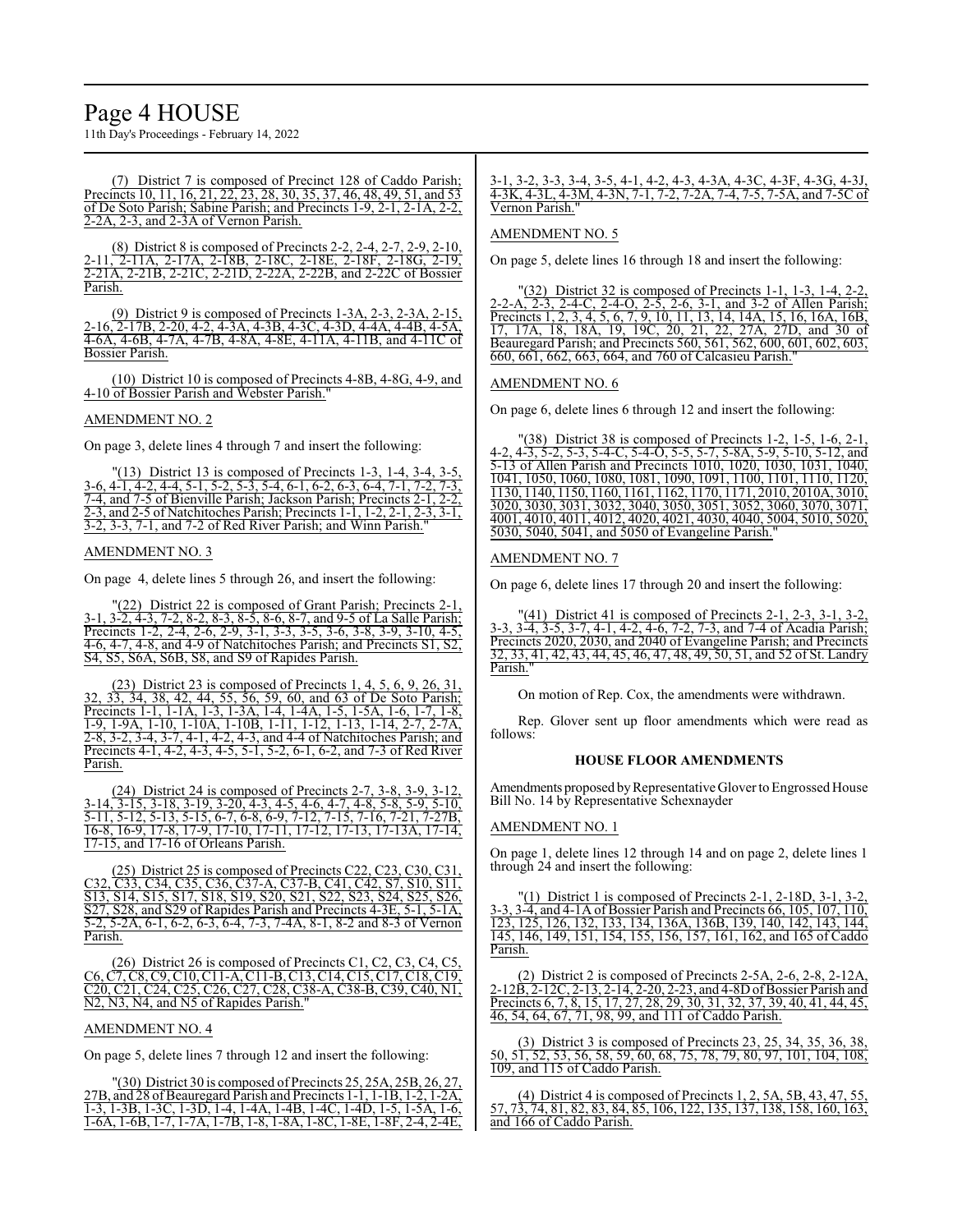11th Day's Proceedings - February 14, 2022

(5) District 5 is composed of Precincts 3, 4, 61, 62, 63, 65, 69, 70, 86, 87, 88, 89, 90, 91, 92, 93, 94, 95, 100, 103, and 114 of Caddo Parish.

(6) District 6 is composed of Precincts 1-1, 1-2, 1-3, 1-3B, 1-4, 1-5, and 4-8C of Bossier Parish and Precincts 9, 10, 11, 12, 13, 14, 16, 20, 21, 22, 24, 26, 48, 49, 72, 76, 77, 102, 112, 113, and 129 of 16, 20, 21, 22, 24, 26, 48, 49, 72, 76, 77, 102, 112, 113, and 129 of Caddo Parish.

(7) District 7 is composed of Precincts 127 and 128 of Caddo Parish; De Soto Parish; Precincts 3-1, 3-2, 3-3, 4-1, 4-2, 4-3, 4-5, 5-1, 5-2, 6-1, 6-2, 7-1, 7-2, and 7-3 of Red River Parish; and Precincts 3-4, 5-5, 5-8A, 6-2, 6-3, 6-4, 6-4A, 6-4B, 7-1, 7-2, 7-3, 7-4, 7-5, 8-1, 8-1A, 8-2, 9-1, 9-2, and 9-3 of Sabine Parish.

(8) District 8 is composed of Precincts 2-2, 2-4, 2-7, 2-9, 2-10, 2-11, 2-11A, 2-17A, 2-18B, 2-18C, 2-18E, 2-18F, 2-18G, 2-19, 2-21A, 2-21B, 2-21C, 2-21D, 2-22A, 2-22B, and 2-22C of Bossier Parish.

(9) District 9 is composed of Precincts 1-3A, 2-3, 2-3A, 2-15, 2-16, 2-17B, 4-2, 4-3A, 4-3B, 4-3C, 4-3D, 4-4A, 4-4B, 4-5A, 4-6A, 4-6B, 4-7A, 4-7B, 4-8A, 4-8E, 4-11A, 4-11B, and 4-11C of Bossier Parish.

(10) District 10 is composed of Precincts 4-8B, 4-8G, 4-9, and 4-10 of Bossier Parish and Webster Parish.

### AMENDMENT NO. 2

On page 3, delete lines 4 through 7 and insert the following:

"(13) District 13 is composed of Precincts 1-3, 1-4, 3-4, 3-5, 3-6, 4-1, 4-2, 4-4, 5-1, 5-2, 5-3, 5-4, 6-1, 6-2, 6-3, 6-4, 7-1, 7-2, 7-3, 7-4, and 7-5 of Bienville Parish; Jackson Parish; Precincts 1-2, 2-1, 2-2, 2-3, 2-4, 2-5, 2-6, 2-7, 2-7A, 2-8, and 2-9 of Natchitoches Parish; Precincts 1-1, 1-2, 2-1, and 2-3 of Red River Parish; and Winn Parish."

Rep. Glover moved the adoption of the amendments.

Rep. Pressly objected.

By a vote of 32 yeas and 70 nays, the amendments were rejected.

Rep. Glover sent up floor amendments which were read as follows:

#### **HOUSE FLOOR AMENDMENTS**

Amendments proposed by Representative Glover to Engrossed House Bill No. 14 by Representative Schexnayder

#### AMENDMENT NO. 1

On page 2, delete lines 1 through 3 and insert the following:

 $(2)$  District 2 is composed of Precincts 2-5A, 2-6, 2-8, 2-12A, 2-12B, 2-12C, 2-13, 2-23, and 4-8D of Bossier Parish and Precincts  $\overline{6, 7, 8, 15, 17, 27, 28, 29, 30, 31, 32, 37, 39, 40, 41, 43, 44, 45, 46,$ 54, 55, 64, 67, 71, 98, 99, and 111 of Caddo Parish."

#### AMENDMENT NO. 2

On page 2, delete lines 6 and 7 and insert the following:

 $''(4)$  District 4 is composed of Precincts 1, 2, 5A, 5B, 47, 57, 61 62, 69, 73, 74, 81, 83, 84, 86, 87, 90, 100, 106, 114, 122, and 135 of Caddo Parish."

## AMENDMENT NO. 3

On page 2, delete lines 14 through 16 and insert the following:

"(7) District 7 is composed of Precincts 65, 89, 123, and 125 of Caddo Parish; De Soto Parish; and Precincts 3-4, 5-5, 5-8A, 6-2, 6-3, 6-4, 6-4A, 6-4B, 7-1, 7-2, 7-3, 7-4, 7-5, 8-1, 8-1A, 8-2, 9-1, 9-2, and 9-3 of Sabine Parish.

On motion of Rep. Glover, the amendments were withdrawn.

Rep. Lyons sent up floor amendments which were read as follows:

## **HOUSE FLOOR AMENDMENTS**

Amendments proposed by Representative Lyons to Engrossed House Bill No. 14 by Representative Schexnayder

# AMENDMENT NO. 1

Delete House Floor Amendments Nos. 2 and 3 by Representative Echols (#103)

On motion of Rep. Lyons, the amendments were withdrawn.

Rep. Glover sent up floor amendments which were read as follows:

### **HOUSE FLOOR AMENDMENTS**

Amendments proposed by Representative Glover to Original House Bill No. 14 by Representative Schexnayder

#### AMENDMENT NO. 1

On page 1, delete lines 12 through 14 and on page 2, delete lines 1 through 7 and insert the following:

"(1) District 1 is composed of Precincts 1, 5A, 5B, 28, 29, 31 39, 40, 41, 44, 54, 57, 67, 71, 73, 74, 81, 82, 83, 106, 111, 135, 137, 138, 140, 142, 143, 144, 145, 146, 149, 151, 154, 155, 156, 160, and 166 of Caddo Parish.

(2) District 2 is composed of Precincts 2-5A, 2-6, 2-8, 2-12A, 2-12B, 2-12C, 2-13, 2-23, and 4-8D of Bossier Parish and Precincts 2, 3, 6, 7, 8, 15, 17, 25, 27, 30, 32, 37, 43, 45, 46, 47, 55, 60, 64, 80, 84, 98, and 99 of Caddo Parish.

(3) District 3 is composed of Precincts 4, 23, 34, 35, 38, 50, 51, 52, 58, 59, 66, 78, 79, 88, 91, 92, 93, 94, 95, 103, 123, 125, and 132 of Caddo Parish.

(4) District 4 is composed of Precincts 36, 53, 61, 62, 63, 65, 69, 70, 85, 86, 87, 89, 90, 100, 114, 122, 134, 136A, 136B, 139, 157, 158, 161, and 165 of Caddo Parish."

#### AMENDMENT NO. 2

On page 2, delete lines 14 through 16 and insert the following:

| $"(7)$ District 7 is composed of Precincts 105, 133, 162, and 163          |
|----------------------------------------------------------------------------|
| of Caddo Parish; De Soto Parish; and Precincts 3-4, 5-5, 5-8A, 6-2,        |
| $6-3, 6-4, 6-4A, 6-4B, 7-1, 7-2, 7-3, 7-4, 7-5, 8-1, 8-1A, 8-2, 9-1, 9-2,$ |
| and 9-3 of Sabine Parish."                                                 |

Rep. Glover moved the adoption of the amendments.

Rep. Bagley objected.

By a vote of 31 yeas and 71 nays, the amendments were rejected.